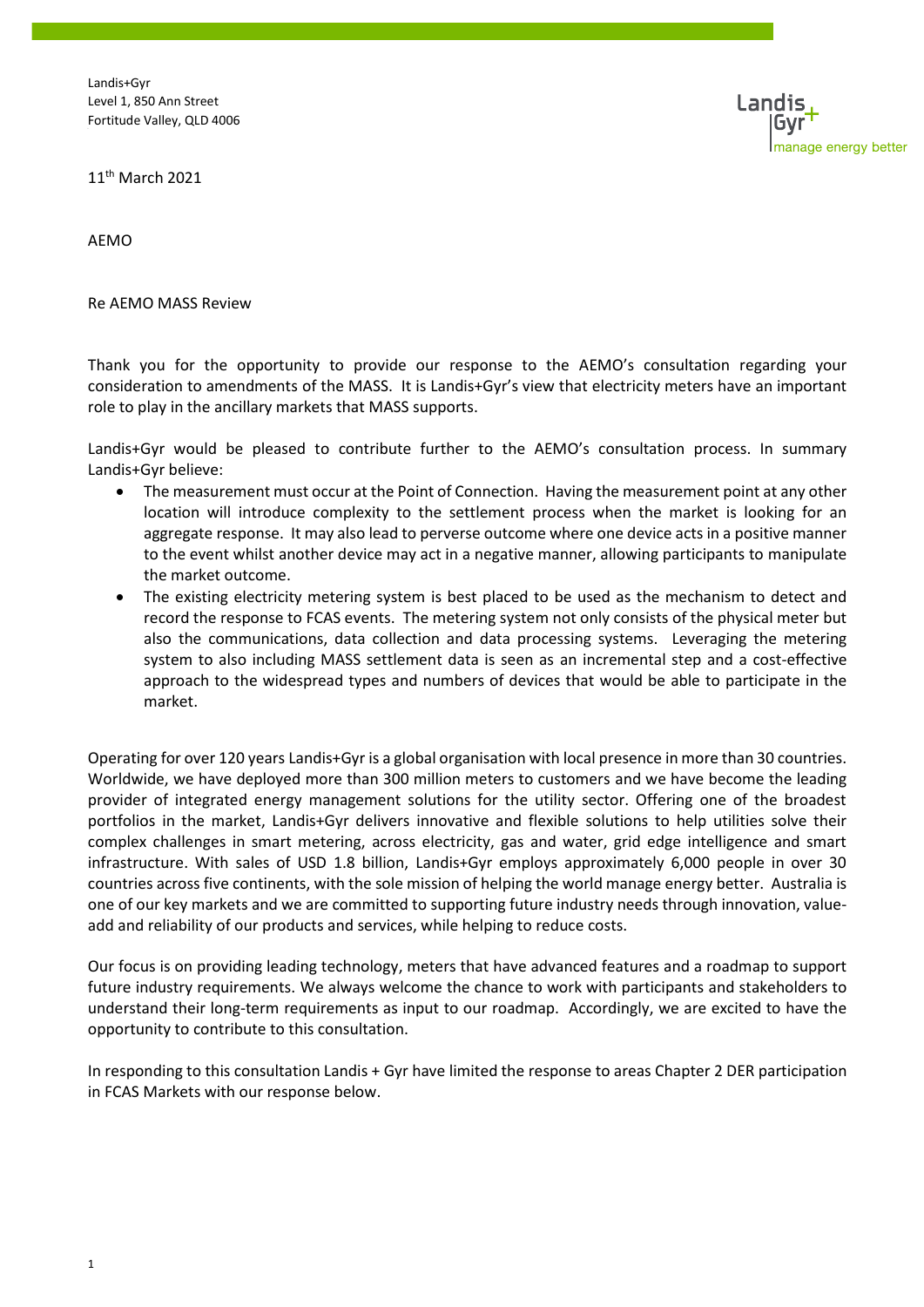

## *1. Which option for the ongoing measurement requirements for DER described in Section 2.3 do you want AEMO to implement and why? Should any other options be considered?*

Landis + Gyr supports Option 1 with a measurement period of 100 ms. The next generation of meters being released into the market will be able to support this requirement, possibly even 50 ms as metering platforms mature. At the same time DER appliances will continue to evolve and their response to events will continue to improve. The measurement device must therefore, as a minimum be closer aligned to existing market requirements.

## *2. Which option do you think is more consistent with the NEO, and why?*

Landis + Gyr supports Option 1 with consideration given to a measuring interval of 100 ms as this provides electricity consumers a cost-effective solution. Factors supporting this are:

- The national electricity market currently has in place and established electricity metering system. Having the measurement in another device would replicate costs. The cost structure not only includes the measuring device but also the communications, data processing and business support and data validation processes.
- The electricity meter is an established device that is calibration complies to various standards. Including the data points required for settlement of MASS events is viewed as the lost cost approach.
- The measurement must occur at the Point of Connection as the market is looking for an aggregate response. Having the measurement at any other location may have perverse effects including market manipulation that may affect the reliability and security of the national electricity system.

#### *3. Should AEMO consider any principles other than those described in Section 2.4 to guide its assessment?*

The NEO provides the market with clear guiding principles and sets the framework for policy and market rules to be implemented against. At this stage Landis + Gyr believes the NEO provides sufficient guidance to the market.

# *4. What is the difference in implementation costs, such as updating the communication links or installing additional equipment, for capturing data at a resolution of either 50 ms or 1 second for every NMI for different VPP facility types? Do you consider the cost difference to be prohibitive for participating in the Contingency FCAS markets? Please provide examples or analysis if possible*.

Landis + Gyr has taken the view that the verification and validation of a market response must be undertaken by the electricity meter at the Point of Connection. The electricity meter is a ubiquitous device that is designed and constructed as a cost-effective, precision certified measuring instrument. The communications and data processing infrastructure that has been implemented has proven to be to be secure and robust. The addition of MASS data collection and processing to this infrastructure whilst not free would be a small incremental cost when compared to a new alternate system.

The market has seen a similar change with the introduction of 5-minute data to the whole market. The cost associated with this change was largely confined to the back-office data storage and processing. There was minimal additional cost to the measuring and data collection system. A similar outcome is expected with the capture of MASS data.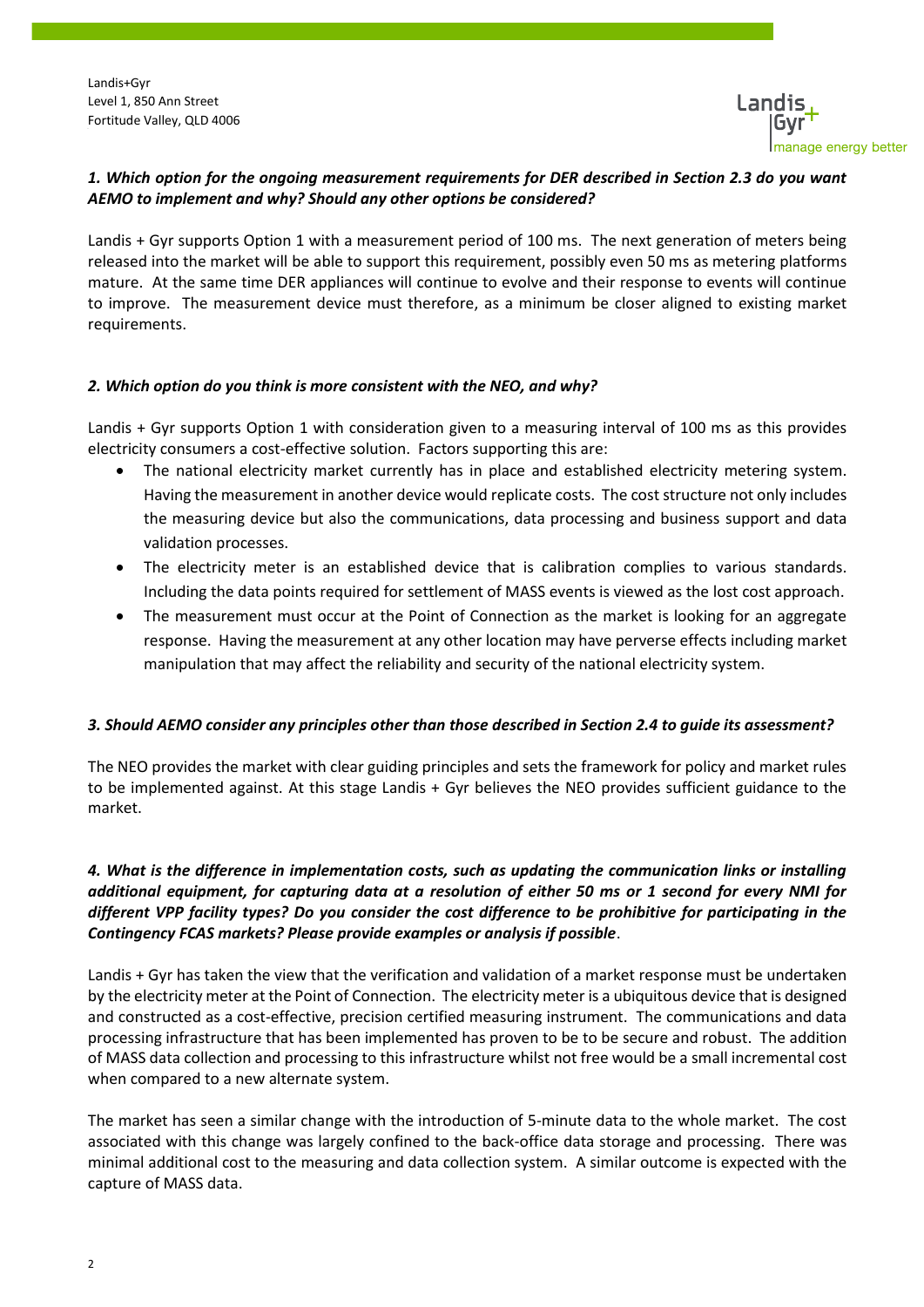

### *5. Do you think that either of the options presented will result in more or less competition in the Contingency FCAS markets?*

To create a competitive FCAS market, a large deployment of devices is required to be installed behind "the meter". Landis + Gyr believes that responding to an FCAS event should be separated from settlement of the event. This will allow a large number of devices that detect and act upon an FCAS event to participate as they are not burdened with measurements and communication requirements associated with a metering system.

The other aspect is the measurement interval. Whilst Landis + Gyr believes 50 ms is achievable, landing on 100 ms for instance would allow for a range of devices to operate within the same metering framework.

## *6. Are there any technical risks that you envisage if the Option 2 measurement requirements are allowed? How material do you consider those risks and how could they be efficiently mitigated?*

#### **Measurement Location**

The market is looking for a response over a network area and as such the measurement must take place at the point of connection. If this not done and settlement is done at the appliance then there may be perverse outcomes when one appliance behind the point of connection responds in a positive manner to the event whilst another appliance responds in a negative manner which negates the response or could even be worse.

#### **Implementation Time Frame**

Whilst technical possible within the existing metering system infrastructure, time is required to develop and implement the required functionality in the metering devices together with the back-office data capture and processing systems. Clear and precise specifications are required which are considerate of the overall outcome that is sought.

# *7. Does the sampling rate of one second rather than 50 ms for Fast Contingency FCAS under Option 2 and the determination of the FCAS delivery at the inverter/controllable device level create market distortion or negatively impact the FCAS markets?*

Consideration needs to be taken on both the measurement period and the size of the DER device. Australia is leading the world in the deployment of small scale (household) solar energy systems and they are now a significant contributor to the energy market. Having a lower requirement for this market segment may indeed create market distortion or create risk in the FCAS market.

**8. If Option 2 was adopted, should the changes to the measurement requirements of the MASS be limited to small-scale DER (under 1 MW per NMI), or should a different threshold apply, such as 5 MW? For example, what do you see as the risks and benefits of expanding these measurement requirements to other FCAS providers and in what circumstances might that be appropriate?** 

Please refer to comments made in the response to Question 7.